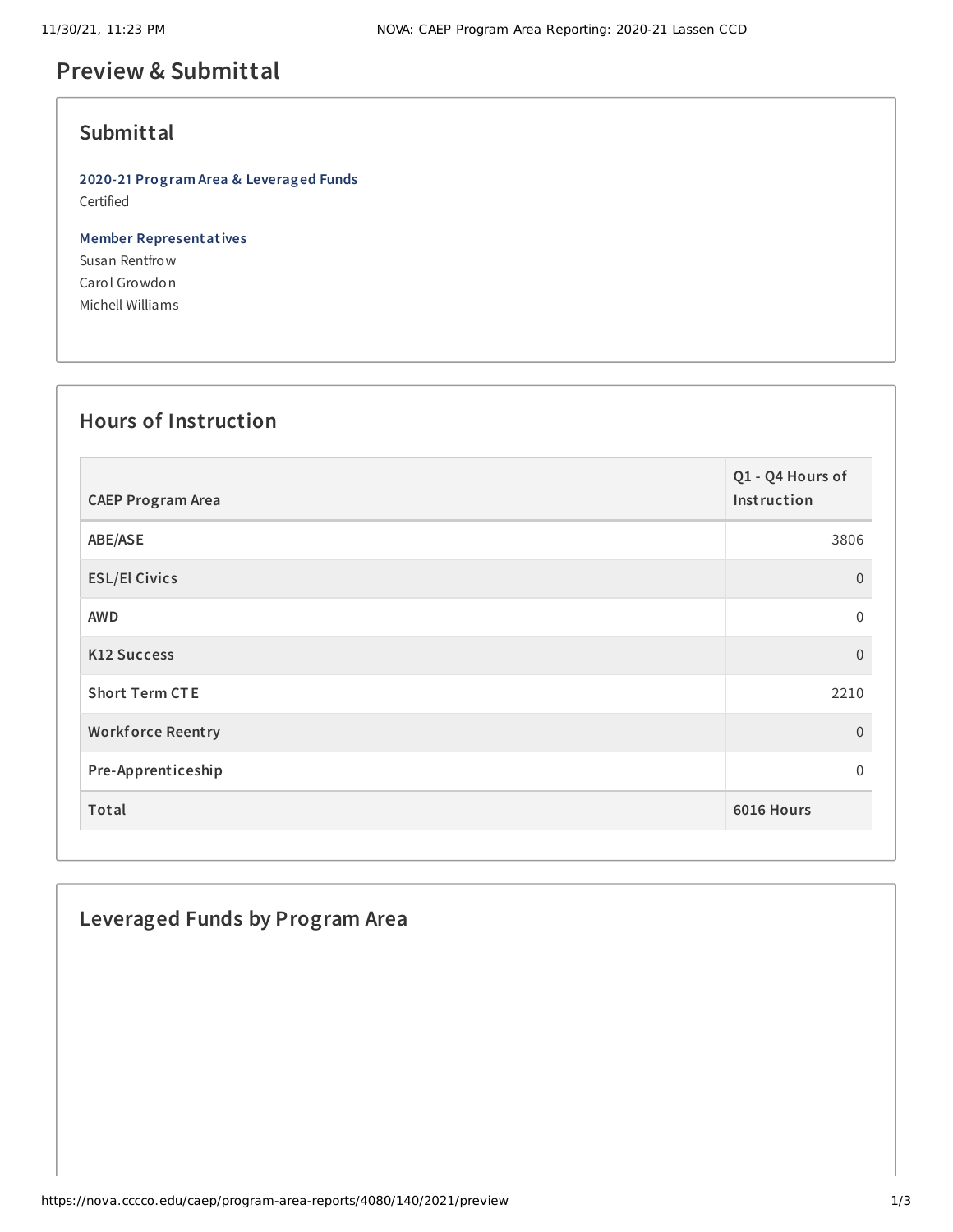| Fund                                     | ABE/ASE   | ESL/El<br>Civics | <b>AWD</b> | <b>K12</b><br><b>Success</b> | <b>Short</b><br>Term<br><b>CTE</b> | Workforce<br>Reentry | Pre-<br>Apprenticeship | Totals    |
|------------------------------------------|-----------|------------------|------------|------------------------------|------------------------------------|----------------------|------------------------|-----------|
| California Adult<br>Education<br>Program | \$77,553  | \$0              | \$0        | \$0                          | \$88,546                           | \$0                  | \$0                    | \$166,099 |
| <b>CalWORKs</b>                          | \$0       | \$0              | \$0        | \$0                          | \$0                                | \$0                  | \$0                    | \$0       |
| NonCredit                                | \$40,759  | \$0\$            | \$0        | \$0                          | \$12,644                           | \$0                  | \$0                    | \$53,403  |
| <b>Perkins</b>                           | \$0       | \$0              | \$0        | \$0                          | \$0                                | \$0                  | \$0                    | \$0       |
| <b>LCFF</b>                              | \$0       | \$0              | \$0        | \$0                          | \$0                                | \$0                  | \$0                    | \$0       |
| Fees                                     | \$0       | \$0              | \$0        | \$0                          | \$0                                | \$0                  | \$0                    | \$0       |
| K12 Adult Ed Jail<br><b>Funds</b>        | \$0       | \$0              | \$0\$      | \$0                          | \$0                                | \$0                  | \$0                    | \$0       |
| <b>WIOA II</b>                           | \$0       | \$0              | \$0        | \$0                          | \$0                                | \$0                  | \$0                    | \$0       |
| Contracted<br><b>Services</b>            | \$0       | \$0              | $$0$$      | \$0                          | \$0                                | \$0                  | \$0                    | \$0       |
| <b>Other State Grants</b>                | \$0       | \$0              | \$0        | \$0                          | \$5,563                            | \$0                  | \$0                    | \$5,563   |
| <b>Totals</b>                            | \$118,312 | \$0              | \$0        | \$0                          | \$106,753                          | \$0                  | \$0                    | \$225,065 |

# **Certification**

**25 Lassen-Modoc Adult Education Consortium - Primary Contact**

**Carol Growdon** [cgrowdon@lassencollege.edu](mailto:cgrowdon@lassencollege.edu)

**Mitch Rosin** [mitch.rosin2@gmail.com](mailto:mitch.rosin2@gmail.com)

Appro ved by Mitch Ro sin

**11/30/2021 03:22 PM PST**